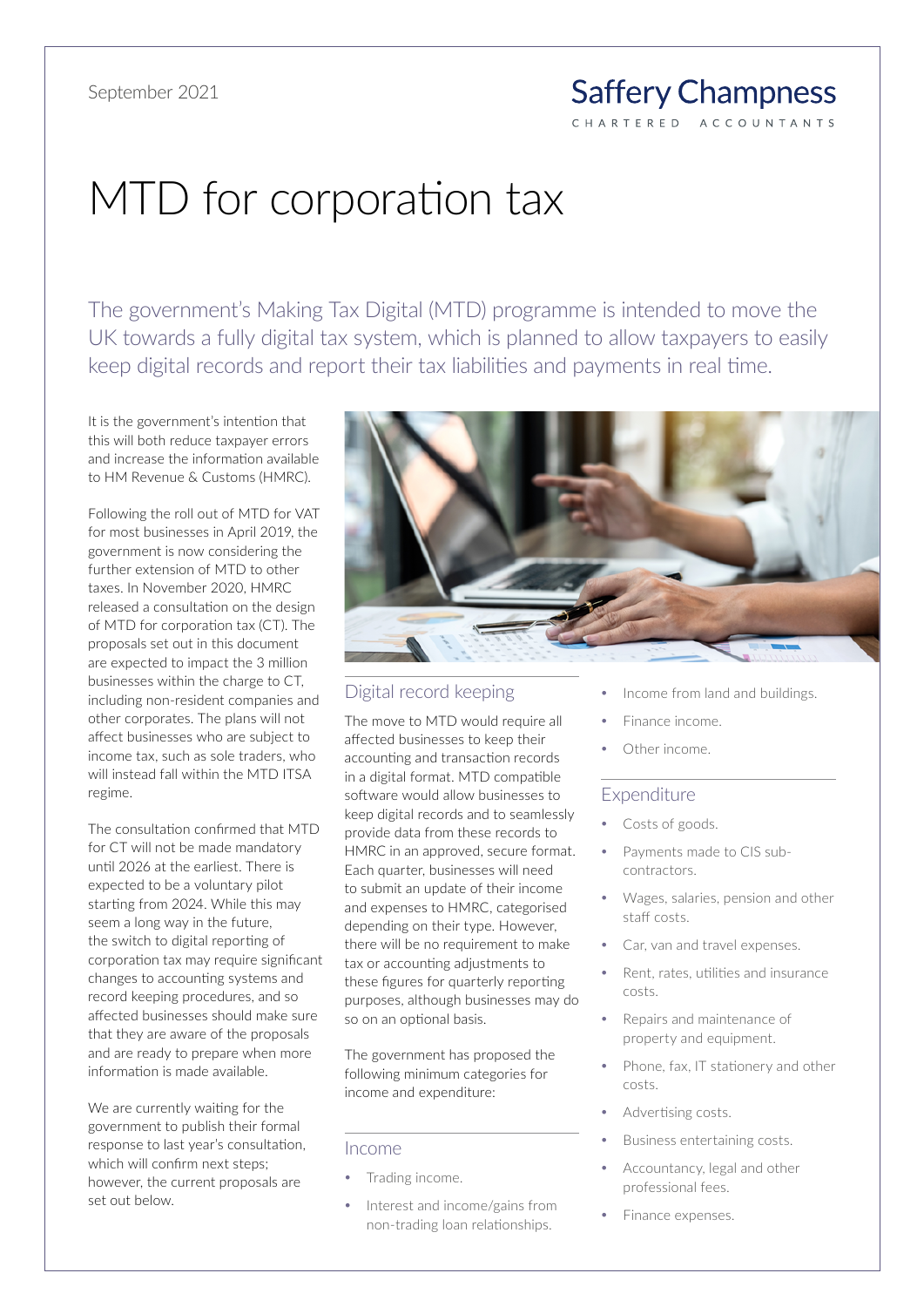- Bank, credit card and other financial charges.
- Interest expenses.
- Other trading expenses.
- Property business expenses.
- Investment management expenses.
- Irrecoverable debts written off.
- Dividend payments.
- Loans and other benefits provided to directors, participators and others, including director loan account balances.
- Capital expenditure (split by land & property, cars & vans, other plant & machinery and intangibles).
- Gains and losses on asset disposals, change of use, sales proceeds (split as for capital expenditure).
- Depreciation.
- Gains not falling under any other heading.

For businesses who currently make these types of categorisations throughout the year in their current accounting software, this should not represent too much of a change. However, for those who wait until the year-end to categorise their income and expenditure, or those who do not currently use as many categorisations as HMRC have suggested as a minimum, this may represent a major change in how they keep their records.

For corporate groups, it is proposed that a nominated company would be able to maintain the digital records and provide the quarterly updates for the group. HMRC also consulted on whether a mixed approach, where some companies are dealt with at group level while others maintain their own records, would be desirable for some groups.

As well as financial data, it is proposed that businesses would also report some non-financial data under MTD, such as the company type, the industry classification, SAO details, and the group structure.

## Quarterly reporting

For 12-month accounting periods, the quarterly reports will need to be made one month after the end of the quarter. For accounting periods that cannot be divided into three month quarters, businesses will have the choice of filing a 'short' update to complete the period, or splitting the next update across two accounting periods.

Very large companies (those with annual profits over £20 million) are currently required to pay their CT in quarterly instalments throughout their accounting period. As they are already paying their CT in 'real time', HMRC has not proposed that these entities make quarterly reports under MTD (although they will still need to keep appropriate digital records and complete the annual CT filing).

The consultation also considered whether the quarterly reporting requirements should be waived for the following types of business:

- Dormant companies.
- Multinational enterprise groups that are required to meet country-by-country reporting requirements.
- Foreign permanent establishments of UK companies where an election for foreign permanent establishment exemption has been made.
- Certain controlled foreign companies.

### Tax claims and elections

HMRC propose that the current method of claiming allowances and reliefs for CT purposes should be retained. For the majority, this will mean they are included in the annual CT filing, although there will be the option to include the expected effects of claims in the quarterly updates provided to HMRC. The consultation stated that they are also exploring ways in which digitalisation can streamline the making of claims.

Similarly, the suggestion is that any elections that need to be made for tax purposes can either be made as part of the quarterly updates or as part of the CT filing. However, these will need to be made in line with the current deadlines – for example, if an election needs to be made before the start of an accounting period, businesses will not be able to revoke it during the accounting period.

# Annual CT filing

On an annual basis, as presently, businesses will need to submit a CT filing containing the final calculated CT liability to HMRC, along with annual accounts in iXBRL format. While the vast majority of businesses already file their CT returns and accounts electronically, under MTD, they will need to use MTD compatible software, or linked software, to make any accounting and tax adjustments to their digital records before providing these to HMRC. They have also proposed that the iXBRL tagging requirements for the annual accounts be strengthened, although do not go so far as to suggest that the tagging will take place at a transactional level. It is unclear how the iXBRL tagging will interact with the data reported quarterly (and, indeed what the value to HMRC is of having two types of digital data).

HMRC have also proposed that the CT filing deadline be aligned with the accounts filing deadline, and brought forward to 9 months after the end of the accounting period.

## Exemptions from MTD for CT

Very few exemptions have been proposed, due to the government's view that most businesses already file their CT returns electronically:

- The digitally excluded those for whom it is not reasonably practicable to use digital tools to keep business records or meet the other requirements of MTD because of age, disability, remoteness of location or for any other reason.
- Companies where an insolvency practitioner has been appointed to act on their behalf.